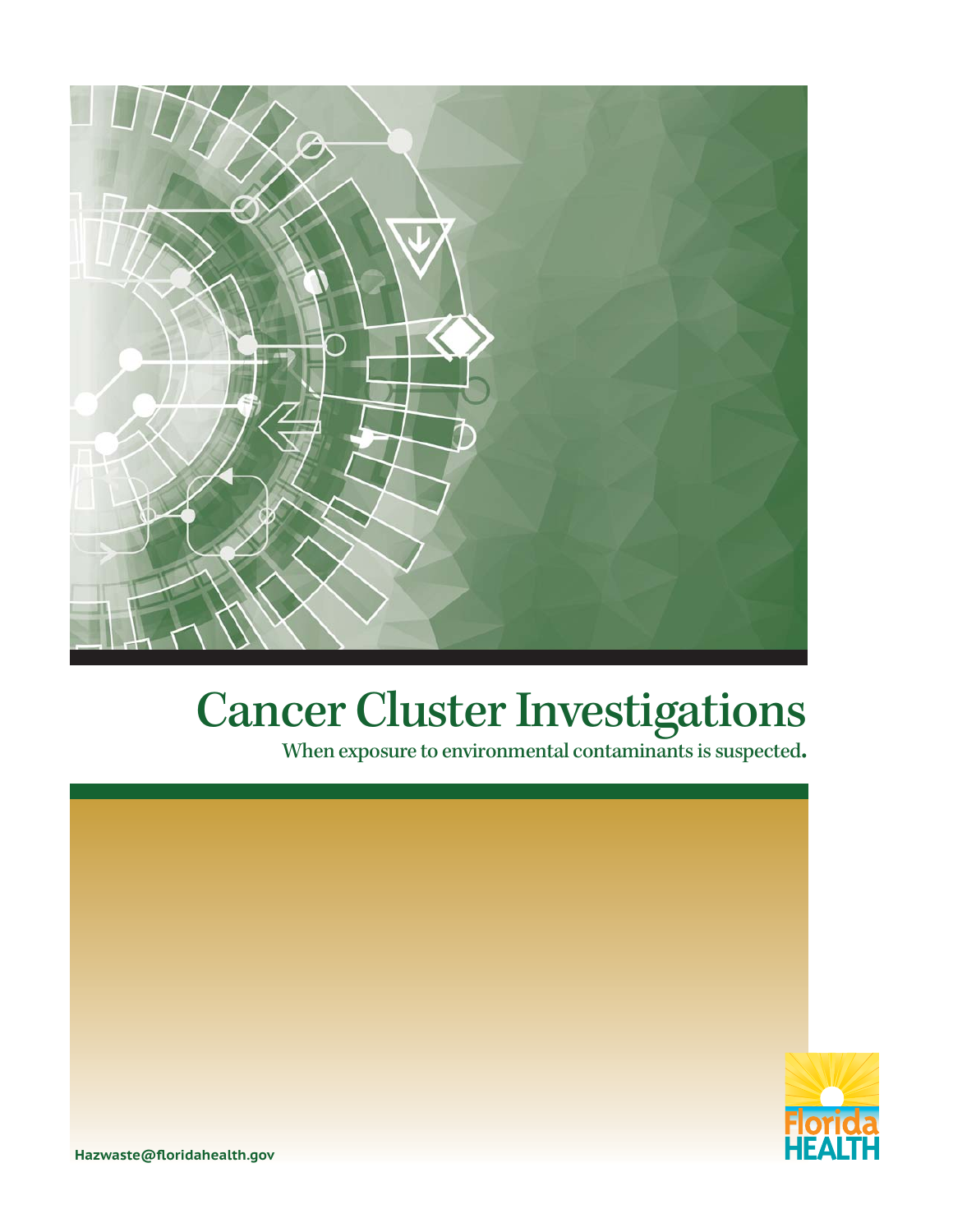## What is cancer?

**Cancer is a term used for diseases in which abnormal cells divide without control.** These cells are then able to invade other tissues. Some may spread to other parts of the body. Cancer is not a single disease. There are over 200 types of cancer. Although they attack the body in a similar way, not all cancers are the same, nor are their causes. Certain risk factors add to the chance of getting cancer. Many relate to health habits, such as: n**Whether or not someone smokes or otherwise uses tobacco**

- n**Whether or not someone drinks alcohol**
- 
- ■Whether or not someone eats a healthy diet
- n**Whether or not someone gets enough exercise**

The federal Agency for Toxic Substances and Disease Registry (ATSDR) suggests that if we could stop tobacco use, we could prevent one-third of all cancer deaths in the nation.

Distinct risk factors play a role in cancers that occur in different parts of the body. Asbestos is a known risk factor for lung cancer. Contact with radiation or benzene is a risk factor for certain types of blood cancer (leukemia). Your diet and exercise habits affect your risk for colon cancer. Too much sun exposure may raise your risk for skin cancer.

More than one risk factor can cause most cancers. For instance, as we age our body's ability to repair damage goes down. Therefore, most types of cancer are far more common in older people.

With many types of cancer, the chances of a cure are higher when you catch it early. These include cancers of the breast, cervix and colon. Making sure you get the right kind of screening at the right time could result in getting early treatment. The earlier a cancer patient gets treatment, the better the treatment outcomes. Once cancer spreads, it is much harder to stop.

Some cancers start in one place in the body (the primary site) but then spread to another site. We call this metastasis. The most common sites for cancer to spread include: bone, lung, liver and brain. Cancer registries record cancers based on where in the body they started, not where they spread. This is also how medical experts analyze cancer cases.

Certain vaccines also help decrease risk for some cancers. The human papillomavirus (HPV) vaccine helps women avoid most cancers of the cervix, vagina and vulva. The hepatitis B vaccine can decrease the risk of liver cancer. Educating people about their cancer risks, explaining the value of screening, and helping them find the services they need can reduce cancer rates. It can also decrease cancer deaths.

#### **Cancer is a very common disease.**

It is not as rare as most people tend to think. According to the American Cancer Society, 1 in 2 men and 1 in 3 women are at risk of developing some form of invasive cancer during their lifetimes. Also, one in four men and one in five women will die from it. Cancer is the second leading cause of death in this country.

#### **Adults are more prone to get cancers such as:**

n**Lung** n**Breast** n**Colon or rectal (colorectal)** n**Prostate** n**Skin (melanoma)**

## **Cancer is a very common disease.**

**It is not as rare as most people tend to think. According to the American Cancer Society, 1 in 2 men and 1 in 3 women are at risk of developing some form of invasive cancer during their lifetimes. Also, one in four men and one in five women will die from it. Cancer is the second leading cause of death in this country.**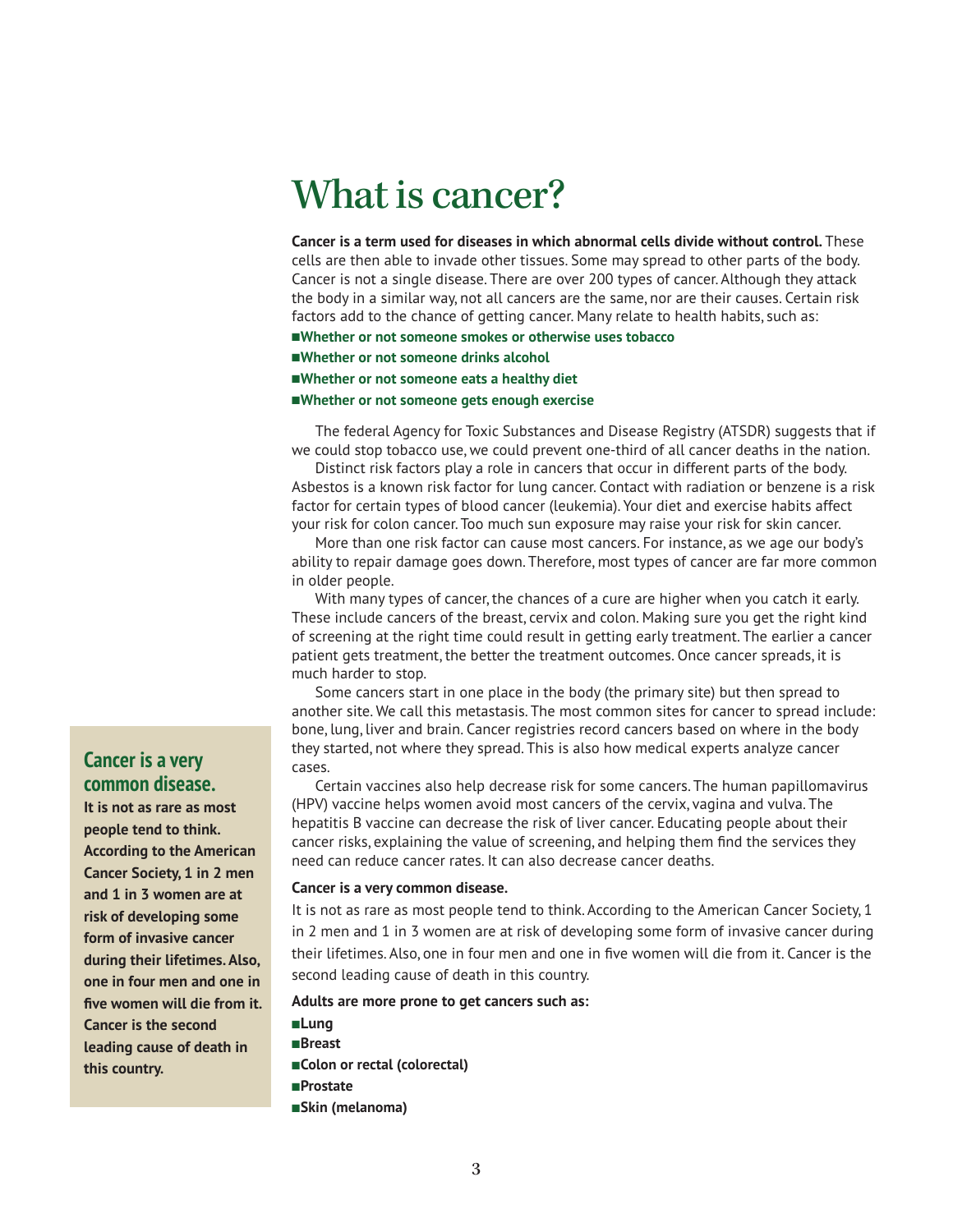## How do children get cancer?

**Each year, close to 1 in 450 children learn they have cancer before they turn 15**. The most common childhood cancers are leukemia, brain tumors, and lymphomas.

 Many childhood cancers occur very early in life. Some types run in families, but for most kinds, the cause is unknown. Radiation exposure also promotes certain types of childhood cancers. Other factors in childhood cancers may include:

- n**Infections**
- n**Prenatal conditions**

#### n**Certain medicines**

Unlike most cancers in adults, we cannot link childhood cancers to lifestyle risk factors. Many organ systems in children grow at a rapid rate in the first years of life. During this time, they can be at special risk of harm. The types of cancer that children get vary greatly from those seen in adults.

In children, the most common types of cancer are cancers of the:

n**Blood (leukemia)** n**Brain and other nervous system tumors** n**Lymph-nodes** n**Bone** n**Soft-tissue (sarcomas)** n**Kidneys** n**Eyes**  n**Adrenal gland Note: The information on children and cancer comes from "Childhood Cancer-General Statement,"**

**published by the American Cancer Society and found in ATSDR's fact sheet on cancer found at: www.atsdr.cdc.gov/COM/cancer-fs.html**

#### **The Five Most Common Types of Cancer in Florida (Age-adjusted Incidence Rates per 100,000 Population for Select Cancer Sites by Sex in 2012)**

| <b>Females</b>         |       |
|------------------------|-------|
| <b>All Cancers</b>     | 396.5 |
| <b>Breast</b>          | 116.7 |
| Lung & Bronchus        | 54.5  |
| Colorectal             | 32.2  |
| <b>Uterine</b>         | 22.3  |
| Non-Hodgkin's Lymphoma | 14.1  |

| <b>Males</b>       |       |
|--------------------|-------|
| <b>All Cancers</b> | 462.3 |
| Prostate           | 92.98 |
| Lung & Bronchus    | 72.4  |
| Colorectal         | 41.4  |
| <b>Bladder</b>     | 33.5  |
| Head & Neck        | 26.8  |

\*Excludes non-melanoma skin cancers Data Source: Florida Cancer Data System (FCDS)

## What cancers are most common in Florida?

**In 2012, there were 106,166 new cases of cancer diagnosed among Floridians.** The table this page shows the rates of the five most common types of cancer in Florida by sex. Adjusting the rates for age allows for comparisons between communities that have different age groups. In 2012, Florida males had a higher rate of occurrence of all cancers combined, excluding non-melanoma skin cancers, compared to Florida females. For every 100,000 males, there were approximately 462 new cancers diagnosed compared to 397 new cancers diagnosed for every 100,000 females.

Florida has the second highest cancer burden in the nation. The state cancer registry, the Florida Cancer Data System (FCDS), receives over 100,000 new cancers each year. As of 2011, cancer is now the leading cause of death for Floridians, with over 42,000 cancer deaths per year. The FCDS has been collecting cancer incidence data from hospitals since 1981 and from non-hospital sources (i.e., ambulatory surgical centers, radiation therapy centers, pathology laboratories, and private physician offices) since 1997. The main goal of the FCDS is to gather complete, accurate, and timely data to assist policy makers and researchers. The data helps them develop policies and programs to reduce death and illness due to cancer by better understanding cancer trends and possible causes. To learn more about this database, please visit: www.floridahealth.gov/diseases-andconditions/cancer/cancer-registry/index.html.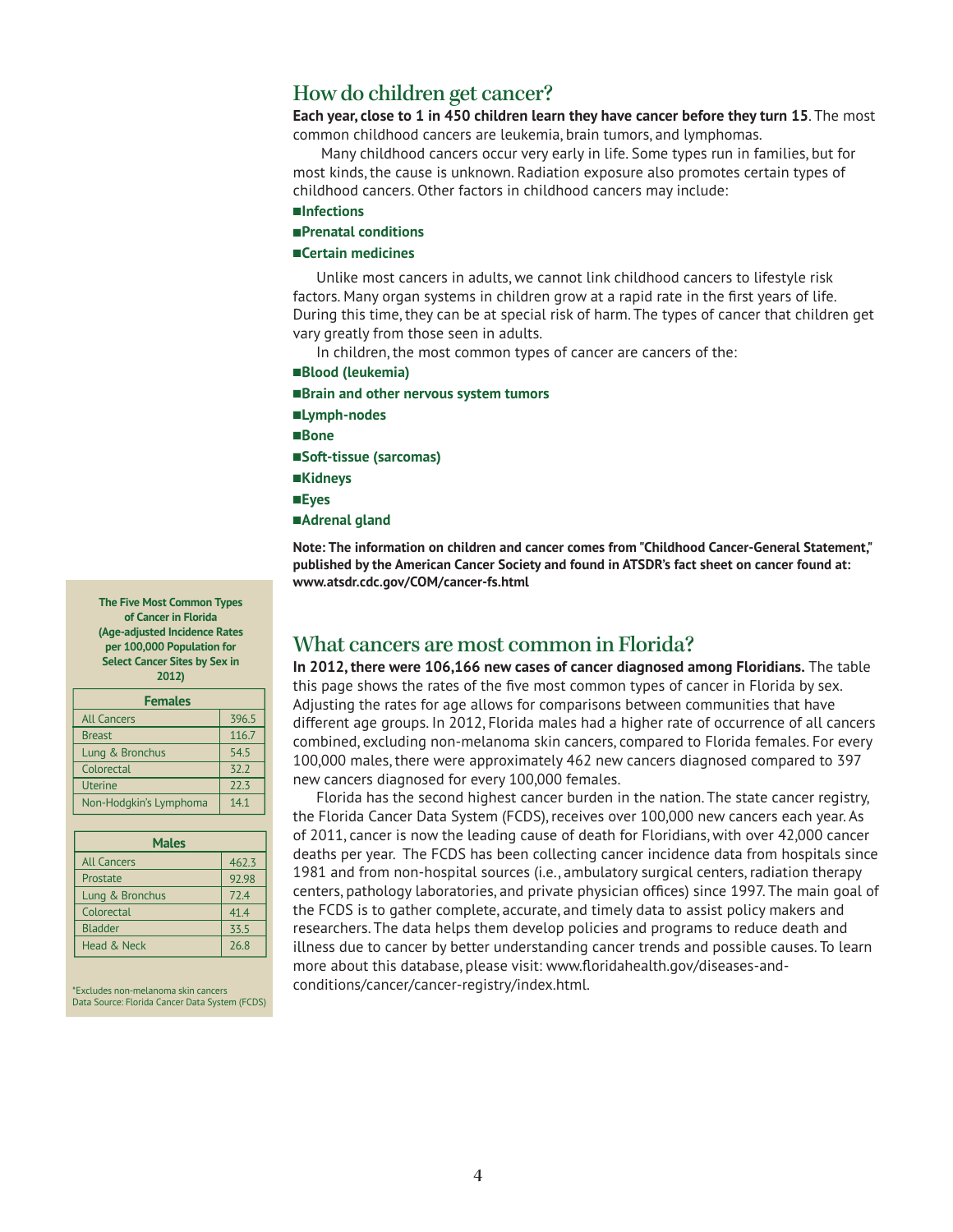## What are the signs of cancer?

**Everyone should learn to watch for the early signs of cancer.** There is usually no pain in the early stages of cancer. This may lead to a delay in finding and treating it. Early symptoms can include:

- n**Unexplained weight loss**
- ■Strange bleeding or discharge
- ■A persistent upset stomach with no known cause

#### **nd The presence of white patches inside the mouth or white spots on the tongue.**

If you notice these symptoms, you should report them to your doctor right away. One of the most important things you can do if you think you might have cancer is to go to your doctor as soon as you can to share your concerns with them. Keep in mind that some of these signs could be due to a cause other than cancer.

## How can people increase their chances of surviving cancer?

**Cancer is easier to treat when found early.** Tools to find cancer include:

- n**Self-exams**
- ■Biopsy (taking out tissue to view under a microscope)
- n**Ultrasound (which uses reflected high-frequency sound waves to help decide if tissue is healthy or not)**

■Computed tomography (also known as CT or CAT scan, which uses x-rays to show what the **inside of parts of the body look like)**

**n Magnetic resonance imaging (MRI, which uses magnetic fields and radio waves to show changes in soft tissues without x-rays.)**

## What are some ways to promote health and avoid cancer?

- **Ways to help you stay healthy include:**
- ■Cut down on or avoid exposure to known or suspected carcinogens (things known or **suspected to cause cancer like cigarettes)**
- ■**Eat a balanced diet of vegetables, fresh fruit, whole grains and enough fiber**
- ■Cut down on eating harmful types of fat, like trans fats
- ■Cut down on eating food preserved with some chemicals (like nitrites in processed meat)
- ■Get exercise on a routine basis
- Get enough sleep (at least eight hours per night)
- ■Cut down on stress or learn how to better cope with it
- ■Get a physical check-up each year
- n **Learn to do testicular self-exams**

## What role do chemicals play in causing cancer?

**Many people believe chemicals cause most cancers.** However, research shows that the role they play is small and unclear. We do not know very much about how contact with most chemicals may or may not cause cancer.

However, some of the few common chemicals with known links to cancer include:

- **■Arsenic**
- n**Asbestos**
- n**Benzene**
- n**Trichloroethylene (TCE)**
- n**Vinyl chloride**

There are some chemicals that might cause cancer. They include:

- n**Chloroform**
- n**DDT**

## **Adults are more prone to get cancers such as:**

n**Lung** n**Breast** ■Colon or rectal (colorectal) n**Prostate** n**Skin (melanoma)**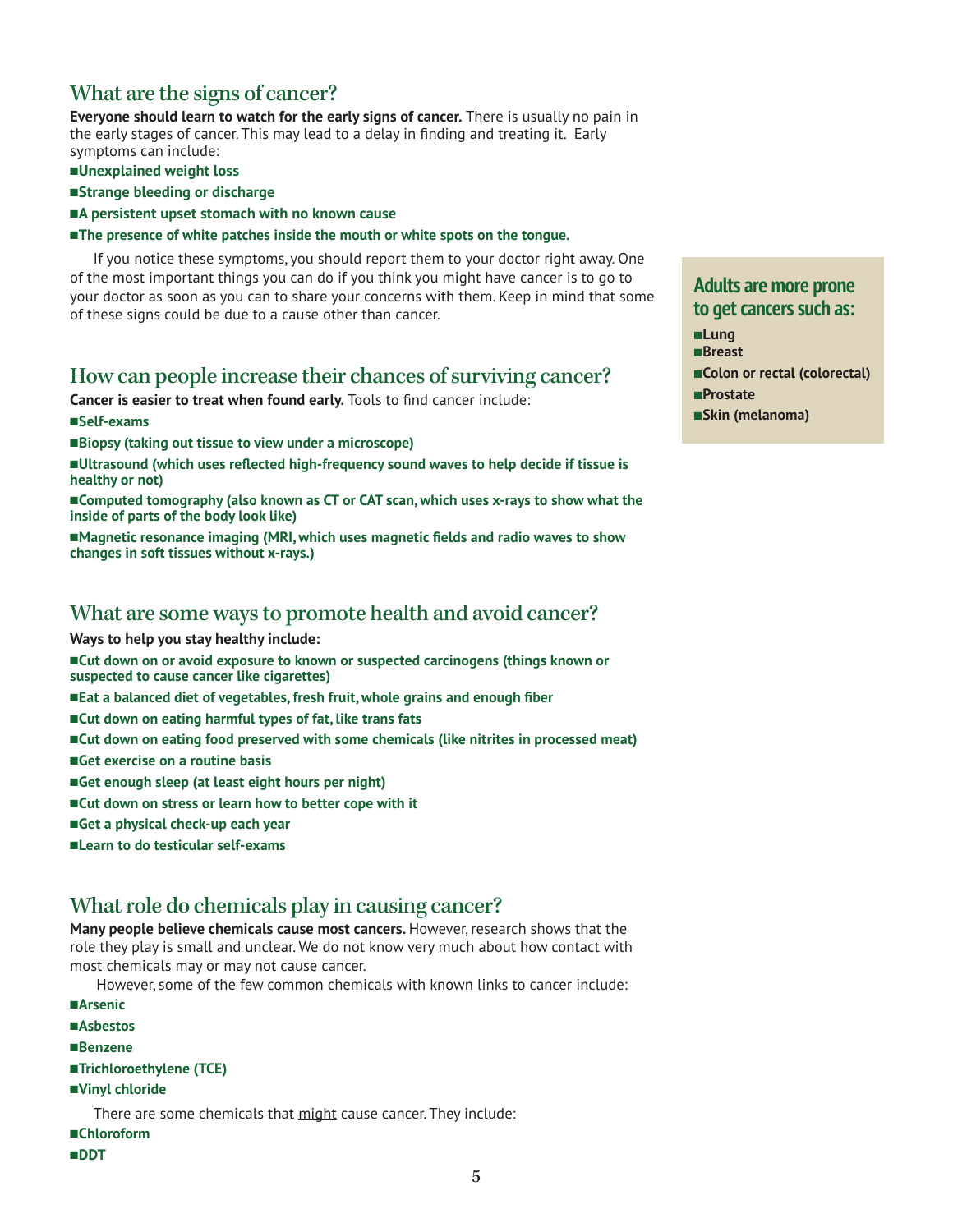#### n**Formaldehyde**

#### n**Polychlorinated biphenyls (PCBs)**

Getting cancer from a chemical depends on the following:

- ■The kind of chemical you come into contact with
- ■How much of the chemical you were in contact with (dose)
- n**How long the contact (exposure) lasted**
- n**How often you were exposed**
- ■How it entered your body (eating, drinking, breathing, touching)
- n**Your health at the time of contact How often you were exposed**
- ■How it entered your body (eating, drinking, breathing, touching)
- Your health at the time of contact

Just because a chemical is near where you live or work does not mean that it has entered your body or will cause cancer. There must be a way for it to come into contact with your body. It also depends on if it is the kind of chemical known to cause cancer or not. You must also have contacted enough of it for a long enough period of time for it to affect your health. Remember that not all chemicals are harmful.

## What role does chemical exposure have in cancer clusters?

**For many chemicals, scientists can predict the average cancer risk to large groups of people from exposures.** However, scientists cannot predict the precise risk of cancer for a single person from exposure to a chemical.

Studies that measure such risks include testing for chemicals in the air, soil and water. These studies also test for chemicals in human blood or urine. We call such tests bio–monitoring since they measure the levels of toxic chemicals in the body. This type of study may take many years until scientists can make any conclusions or findings, so they remain rare.

## What do we mean by the word "environmental" when it comes to cancer?

**For most people, the term "environmental" means chemicals found in an area's air, soil, or water.** However, when scientists talk about cancer having an "environmental cause" they often mean the cause is "something other than heredity." That means they cannot link the cancer to genetics. "Environmental causes" include diet, exercise, smoking, alcohol use, health care, etc. Some 5 to 10% of all cancers run in families. We call these types of cancers "inherited," which means passed down from a parent.

## What about diseases with names that get confused with cancer?

**People sometimes think someone has cancer when they do not.** It is not uncommon for people to report that they see too many cases of cancer in an area when some of the observed diseases are non-cancer illness with unusual names. Some of these include: Lou Gehrig's disease, cystic fibrosis, ulcerative colitis and pernicious anemia.

## How have changes in diagnosis and treatment affected cancer rates as a whole?

**First, cancers are mainly diseases of old age.** America now has more elderly persons than ever before. The aging of America has increased the rates of cancer in the nation. In the past, most people died from heart disease, from getting sick with something other than cancer or from simply getting hurt. However, as our nation has made gains against these other types of health problems, more people are living longer so they have an increased chance of getting cancer.

## **What role do animal studies play in cancer research?**

For many chemicals, no human health data exists to assess if it is toxic. This is especially true when a new chemical first begins use. Therefore, to gauge such risks, researchers often rely on animal studies. These studies give them control over testing to see if human health effects are likely from contact with a certain chemical. They also allow them to precisely measure the amount of chemical given to a test animal.

We call this the "dose." like a medicine you take when ill. A dose that affects a test animal helps predict if chemicals may cause cancer or otherwise make people sick. The short lifetimes of small mammals also can result in getting an answer far more quickly than human studies would. While animal studies avoid the ethical questions that arise in chemical tests on humans, some people still have concerns about animal testing.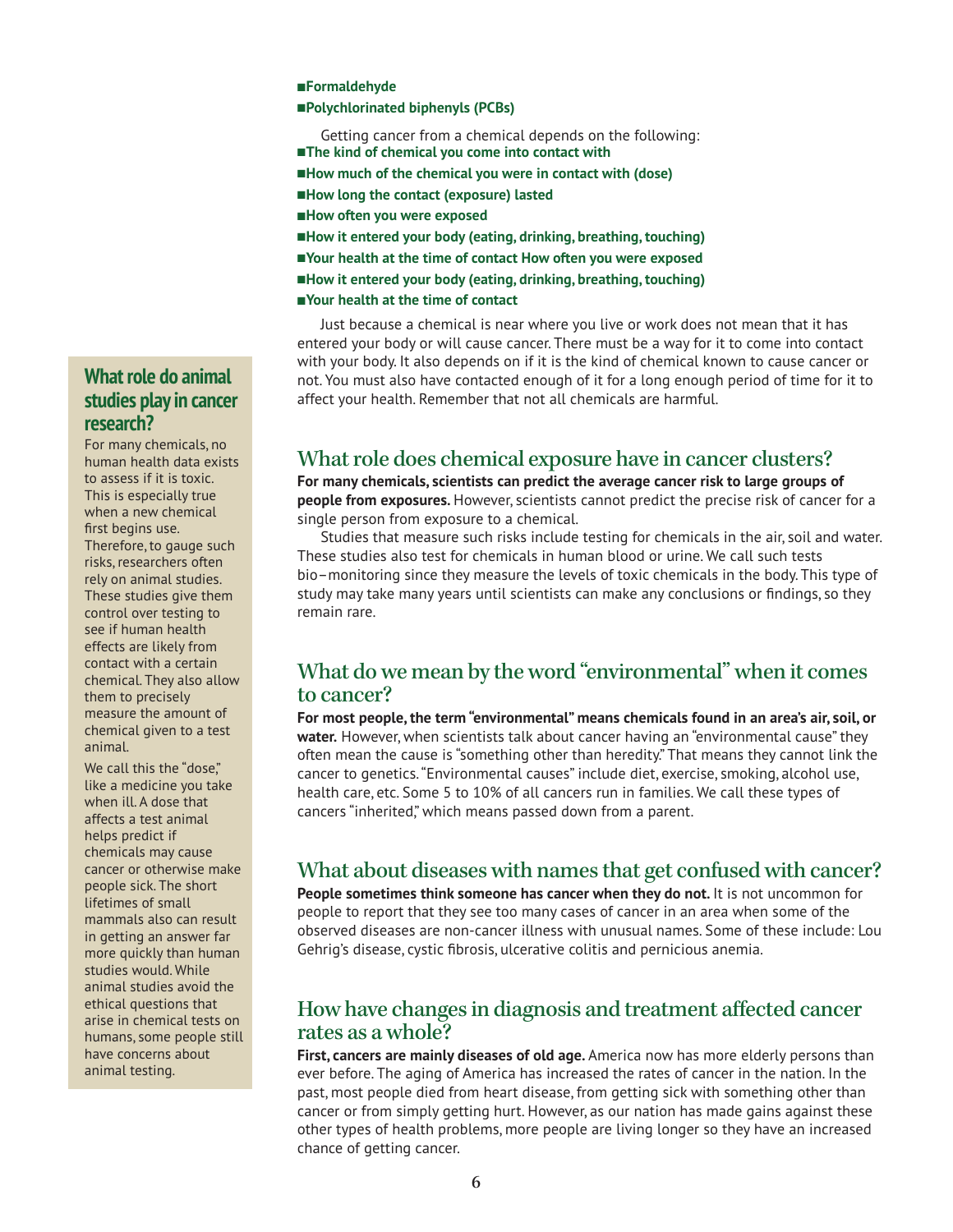## What is the Department doing to combat cancer?

**The Department has a plan to help control cancer.** This includes programs designed to address:

- n**Prevention**
- n**Diagnosis**
- ■Treatment
- ■**Access to cancer care**
- n**Cancer survivorship**

You can learn more about the plan at: www.floridahealth.gov/diseases-andconditions/cancer/cancer-control-florida.html.

The Centers for Disease Control and Prevention (CDC) provides funding to programs in Florida to address breast, cervical, and colorectal cancer. To learn more about breast cancer, pleasevisit: www.floridahealth.gov/diseases-and-conditions/cancer/ breast-cancer/index.html.

On this website, you can learn more about:

#### n**Screening guidelines and resources**

- ■**Risk factors**
- ■Benefit programs
- n**Educational materials**
- n**Support agencies**

To learn more about cervical cancer, please visit: www.floridahealth.gov/diseases-andconditions/cancer/cervical-cancer/index.html. The website provides information on prevention, early detection, screening, and cancer burden.

In addition, the Department's Breast and Cervical Cancer Early Detection Program (BCCEDP) makes it easy to get the screenings doctors suggest. They are free or at a low cost if you qualify. To find out more, call your county health department or call the American Cancer Society (ACS) National Hotline at 1-800-227-2345 to get details on the program. There are many BCCEDP sites throughout the state.

To learn more about the Department's efforts related to colorectal cancer, please visit: www.floridahealth.gov/diseases-and-conditions/cancer/ colon-cancer/index.html. On the website, you can get details on screening guidelines,

symptoms of these types of cancers, and known risk factors.

The Department also has a program called Florida Environmental Public Health Tracking (EPHT). This program partners with the CDC to track diseases that might relate to environmental exposures. The EPHT website (www.floridatracking.com) provides datasets on hazards in the environment. It looks for associations between those hazards and health outcomes. These efforts serve to inform people about disease trends. They also provide guidance on methods to improve community health.

One feature of the EPHT website is access to county-level cancer data and information about things like air and drinking water quality in the state. Users can view the cancer incidence rate for 18 different types of cancer at the county or state level. A national EPHT workgroup chose the cancer types because they may have a link to the environment. These include cancers of the:

#### n**Breast**

n**Lung and bronchus (including mesothelioma, a type of lung cancer with known links to breathing in asbestos fibers)**

#### n**Bladder**

■Brain and other parts of the nervous system

n**Thyroid (a gland at the base of the neck just below the Adam's apple that helps control how the body uses food)**

n**Blood (including Non-Hodgkin's Lymphoma, a type of cancer that affects the white blood cells and four kinds of Leukemia)**

- n**Pharynx (throat)**
- n**Larynx (voice box)**

n**Esophagus (the long, hollow tube that runs from your throat to your stomach that takes**

## **How does the way society views cancer now differ from in the past?**

Much of the stigma that cancer once had has now gone away. These days, cancer patients are more likely to talk about it than they were years ago. In addition, the media plays a role in putting a spotlight on cancer; we hear about cancer more often now than in the past.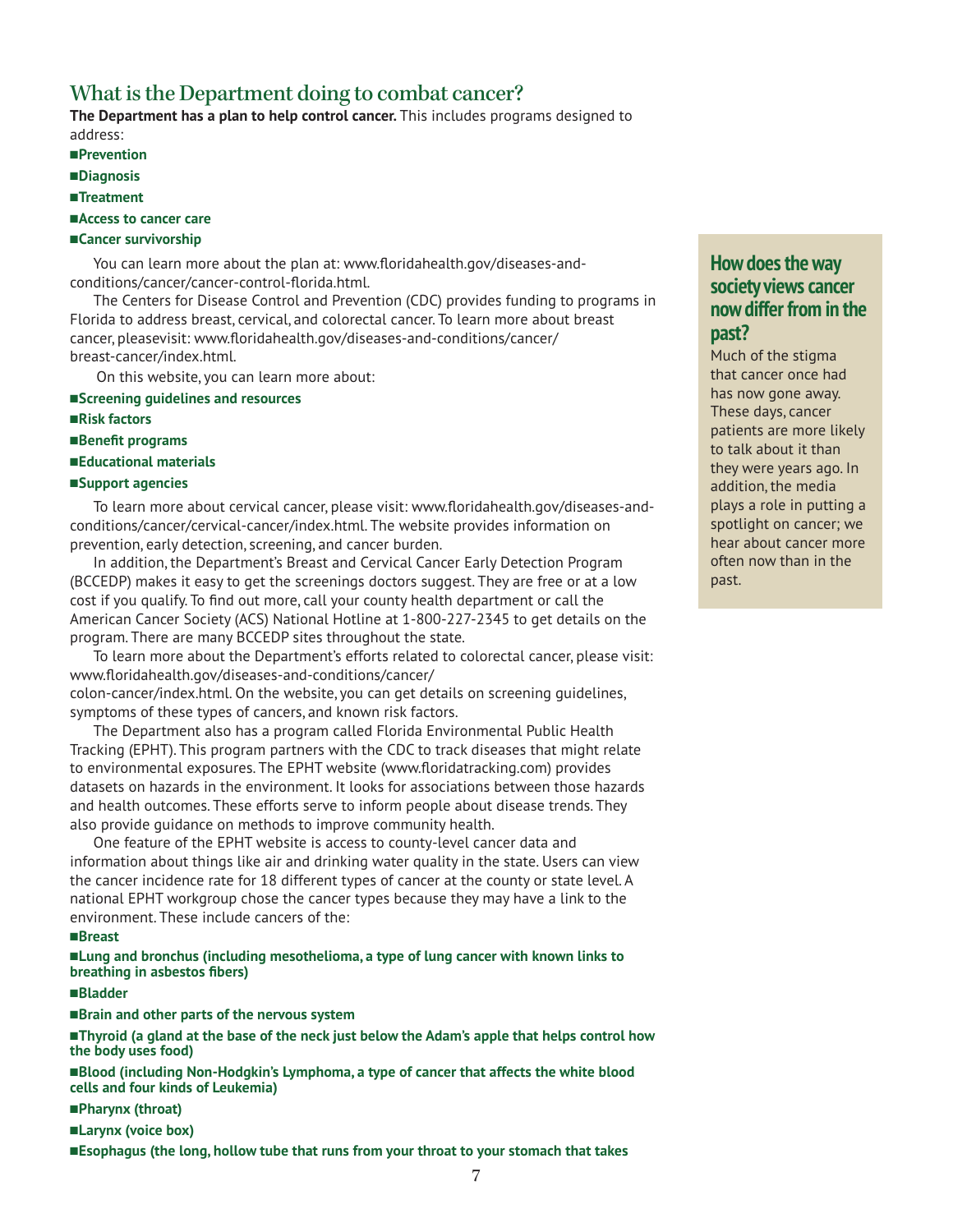**food you swallow to your stomach for digestion).**

n**Pancreas (an organ that secretes enzymes that aid digestion as well as hormones that help control the breakdown of sugars)**

n**Skin (specifically melanoma, the most serious kind of skin cancer that forms in the cells that contain pigment)**

n**Liver and Intrahepatic Bile Duct (the latter of which begins in the smaller duct branches of the liver and is linked to some types of chemical exposure)**

n**Kidney and Renal Pelvis (the latter of which is the top part of the ureter, a long tube that connects the kidney to the bladder)** 

Users can adjust their search to find the rate of a specific type of cancer at the state or county level, for the years 1999 through the most recent year available from the FCDS. The user can select the cancer rate for a certain age group or get an overall age-adjusted rate. They can also pick a certain gender, race, or ethnicity. Users can also query the data to produce multiple outputs: graph, report, or dynamic map.

### What is a cancer cluster?

**The CDC defines a cancer cluster as a greater than expected number of cancer cases** that occurs within a group of people in a geographic area over a defined period of time (www.cdc.gov/nceh/clusters/). This definition can be broken down as follows:

**A GREATER THAN EXPECTED NUMBER** When the observed number of cases is higher than one would typically observe in a similar setting (a group of people with similar age, gender, race, etc.).

**OF CANCER CASES** All of the cases involve the same type of cancer or different types of cancer that science has proven to have the same cause.

**THAT OCCURS WITHIN A GROUP OF PEOPLE** The cancers are occurring in a carefully defined population. This may include factors such as race, ethnicity, age or gender.

**IN A GEOGRAPHIC AREA** The boundaries for the area of study are carefully defined.

**OVER A PERIOD OF TIME** The time period over which the number of cases occurred.

## Why do community concerns often focus on cancer clusters?

**People may suspect an excess of cancer if it occurs in a group where it is not likely to occur.** For instance, we would not expect to find many cancer cases among children in a small town or neighborhood. We also would not expect to find large numbers of rare cancers in a neighborhood.

We define a cancer cluster as a higher number of the same type of cancer than is expected within a certain amount of time in a given area. For instance, when people learn that quite a few friends, family members, co-workers or neighbors have the same type of cancer, they may suspect a cancer cluster. Many people today believe that there is something in the air, soil or water that causes cancer, even when there is not a proven link.

## What are some of the notable cancer clusters?

**A few studies have linked cancer cases to high amounts of chemicals in the workplace.** No studies in the U.S. have ever proven that a chemical in the air, water, or soil in a community was responsible for a cancer cluster. Therefore, most studies of the causes of cancer now focus on personal choices and lifestyle factors, not exposure to chemicals.

Some of the very few documented clusters with links to chemical exposures involve high doses of an unusual chemical over a long period of time. The dates of work-related cancer clusters related to high doses of exposure that are not common in daily life include:

### **The Department**

has a program called Florida Environmental Public Health Tracking (EPHT). This program partners with the CDC to track diseases that might relate to environmental exposures.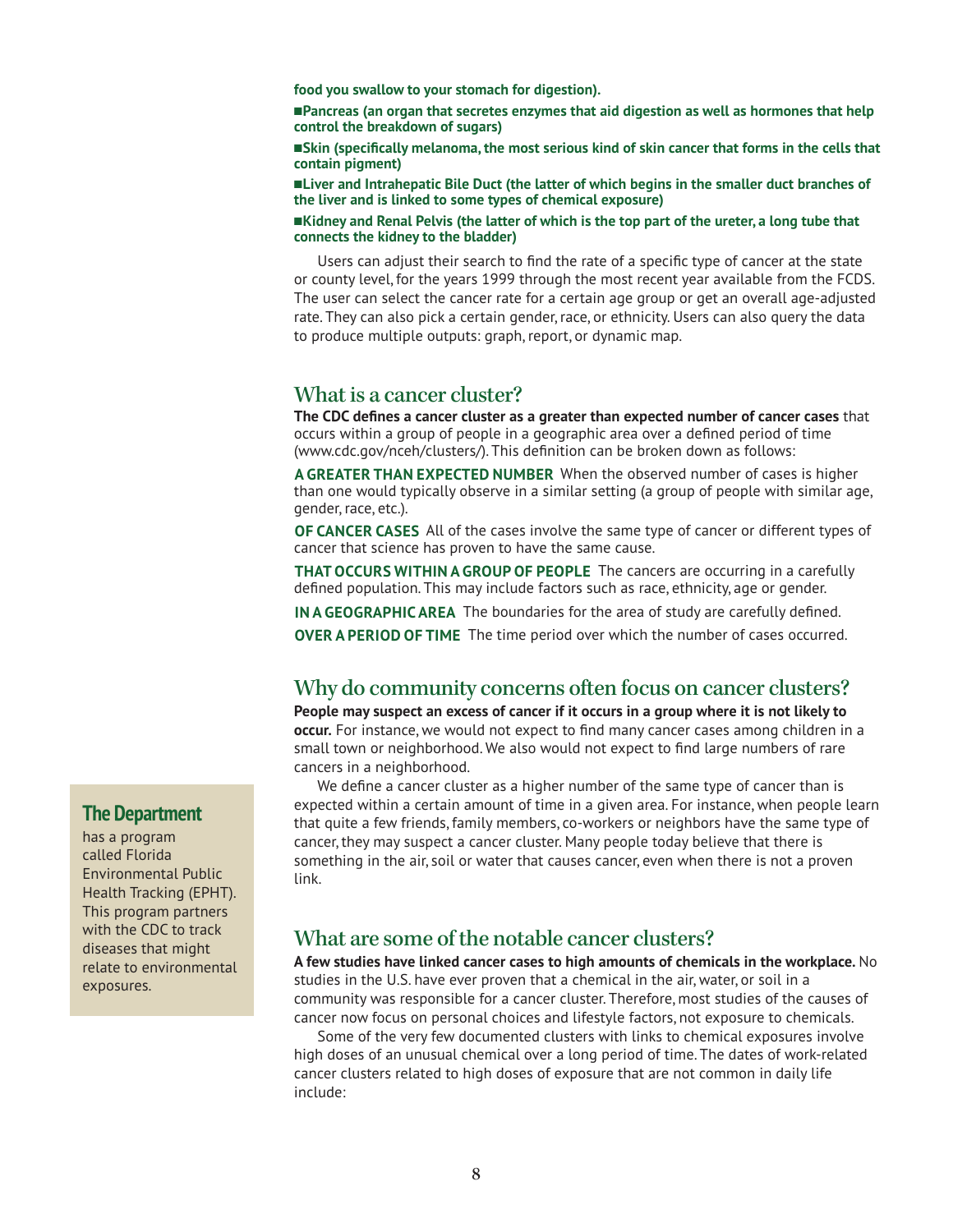- **1775** Cancer of the scrotum in chimney sweeps exposed to soot from coal
- **1929** Cancer of the jawbone in watch dial painters exposed to radium
- **1965** Mesothelioma and lung cancer in asbestos workers
- **1974** Liver cancer in chemical workers exposed to vinyl chloride

The dates of two cancer clusters unrelated to workplaces include:

**1971** Vaginal clear cell carcinoma in daughters exposed before birth to DES (a drug given to pregnant women in the mistaken belief it would cut down on the risk of problems or miscarriages)

**1981** Kaposi sarcoma in homosexual men with AIDS exposed to the human herpes virus B

All of these examples involved high doses of a chemical among workers or a common exposure to a drug or to a virus.

Workplaces are now required to take steps for safety. In industry, many workers must wear special gear to reduce contact with substances known to cause cancer. These include special clothing, gloves and sometimes a breathing device. These items serve to protect workers from exposures to hazardous chemicals at much higher levels than most people contact (such as in drinking water).

## What is a cancer cluster investigation?

**There are many steps needed to look into a possible cancer cluster.** Each one takes time and money. To learn more about the detailed plan (called a protocol) the Florida Department of Health uses, see the 2013 Cancer Cluster Guidelines from the CDC found at: www.cdc.gov/mmwr/preview/mmwrhtml/rr6208a1.htm?s\_cid=rr6208a1\_w.

The steps include:

**1. INITIAL CONTACT AND RESPONSE** The purpose of this step is to collect facts to decide if they suggest a need for more study. Data to collect includes:

**n**The types of cancer. Note: Different types of cancer have different causes. If the types of **reported cancers vary, it likely means that it is not a cluster. Also, some cancers are common. Having a lot of cases of a common type of cancer in one community may not mean a cluster exists.**

- n**Number of reports of cancer**
- ■Age of people with cancer
- ■Geographic area of concern
- ■Time period of concern

n **Chemical of concern. Note: Does a known link to cancer exist for that chemical? Is it present at levels of health concern in the community? Is there a way for people who live there to come into contact with it?**

**2. ASSESSMENT** The purpose of this step is to decide if the statistics of the suspected cancer cluster are higher than expected for a community of its size and make-up. This step uses data that already exists. It calls for deciding what group of people to study (the study population), choosing which type(s) of cancer to study, finding a similar group of people to compare the study group to, as well as deciding what kind of statistical methods to use in the study.

**3. DETERMINING THE FEASIBILITY OF CONDUCTING A STUDY** The purpose of this step is to gather more data to see if it is likely that it will show whether or not the cases relate to a common cause (also known as an etiological or causative risk factor). If possible, the outcome of this step should include what type of study design might do the best job if further work occurs.

**4. CONDUCT A STUDY** The purpose of this step is to find out if it is likely that contact with a certain risk factor or chemical in the environment might relate to the suspected cancer cluster.

## **What is a cancer cluster?**

The CDC defines a cancer cluster as a greater than expected number of cancer cases that occurs within a group of people in a geographic area over a defined period of time.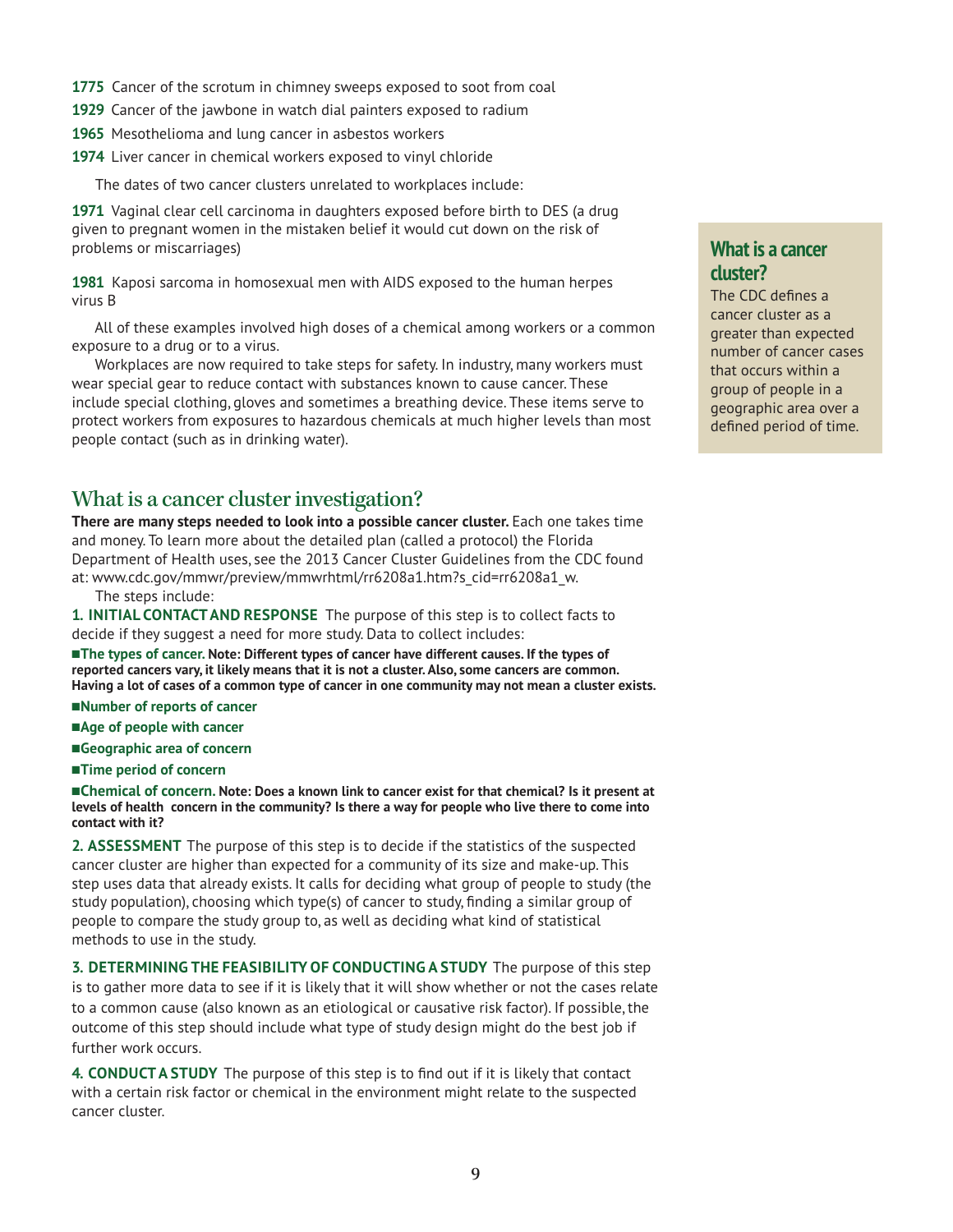At the end of each step, the Department must review the gathered information. The Department must then decide whether or not to move to the next step. Each step has standards (called criteria) to help decide if the Department should take the next step in the process.

**Note: A key fact to keep in mind about suspected cancer clusters is that most studies do not result in finding a cause in the environment.**

## What can a cancer cluster investigation tell you?

**No community is disease-free**. We can expect a certain number of cancer cases in any place where people live. The main question in a cancer cluster investigation is, "Does a community have a higher number of cancer cases than what is expected?" But to find this out, a study must include a large number of people. This is because health studies that do not include enough people cannot find a relationship, even if one exists. In these cases, it may lack "study power." It is harder to find out if any contrasts seen are due simply to chance. "Statistical significance" is a measure of confidence in whether the differences are real.

For these reasons, research of very large groups of people followed over a long time leads to learning more about the causes of cancer. Study of a large group of people allows scientists to best see patterns in cancer rates. We call the people who study these patterns, causes and effects of diseases in a group, epidemiologists.

What we can learn from community cancer cluster investigations is limited. Sometimes we simply cannot do one if a community is too small. Another challenge is that we may find chemicals in the air soil, or water, but there is no known link to cancer. Or we may have very few tests of the area's air, soil or water to review. In some cases, contamination occurred long ago. This may mean that there was no testing back when it first got into the air, soil or water. Other times, the amounts of a chemical found in the air, soil or water are too low to cause cancer.

## What role does chance have in cancer clusters?

**A cancer cluster may be due to chance alone,** like the clustering of balls on a pool table. Sometimes, a cluster may be due to certain types of behaviors. These include drug, alcohol, or tobacco use. Finding an exact cause is very hard to do. Follow-up studies may take years to complete. They often take a great deal of research and money with no cause ever pinpointed.

## What other information does the Department need to confirm cancer cases in a cancer cluster investigation?

As part of an investigation, we must know the details of each case such as: n**What is the age of onset (or how old were they when a doctor found out they had cancer)?** n**What is the person's race?** n**What is their gender?** ■What type of cancer is it? n**Where did they live?** ■How long did they live in the area of concern? The team who investigates a suspected cancer cluster may include:

■People who are trained to study diseases (epidemiologists) n**People who can compute the rate of cancer cases (data analysts)** n**People who can assess known risk factors found in air, soil, or water (health assessors)** n**People who study the toxic effects of chemicals on human health (toxicologists)** n**Medical Doctors**

## **What is the purpose of a cancer cluster investigation?**

The reason to do a cancer cluster investigation is to see if the number of cases that have occurred is truly larger than expected and if it relates to a given chemical.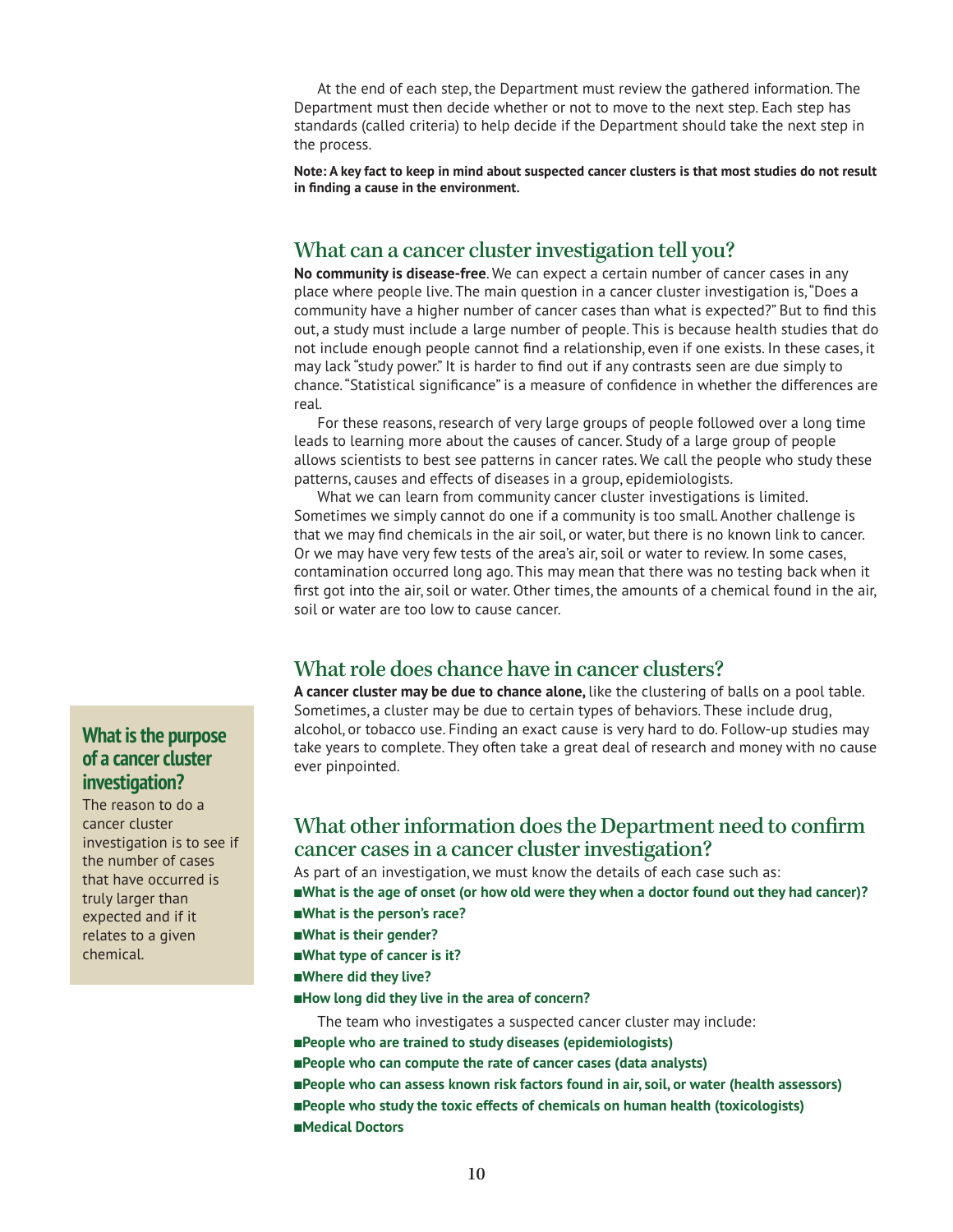Other agencies in the state or county might also help, including:

**n**The county environmental agency

n**The Florida Department of Environmental Protection (DEP)**

- ■The U.S. Environmental Protection Agency (EPA)
- **n**The U.S. Agency for Toxic Substances and Disease Registry (ATSDR)

## How is the rate of cancer analyzed in a cancer cluster investigation?

**In an investigation, the rate of disease is the number of new cases** in a group of people in a given area that occur in a certain period of time. We express the amount of cancer as a rate by dividing the number of new cancer cases by the number of people at risk. As a rule, the FCDS and the National Cancer Institute both report rates per 100,000 persons.

## What is an "average rate" or a "higher than average rate" of cancer?

**Science has made a great deal of progress in recent years** to learn more about as well as treat, cancer as a whole. However, it remains a very scary illness because it is still not conquered. Also, cancer remains linked to a great deal of pain and loss for its victims and their friends and family.

Every year, groups of people report more than a thousand potential cancer clusters to public health agencies across the nation. Of these, most do not meet the guidelines for investigation as a cancer cluster. Of those that do, 5% to 15% of studies may confirm that the number of cases of a certain cancer exceeds what is expected. Even then, in most cases, science cannot pinpoint a cause.

## Here are some things to keep in mind about "average" or "higher than average" rates of cancer

**AS A RULE, WE BASE AN "AVERAGE" CANCER RATE** on some large group of people, such as a state.

**"HIGHER THAN AVERAGE"** really just means higher than the average for that large group. For instance, a town with many retired people may have a prostate cancer rate that is higher than the state's average rate. This is because it is a type of cancer that occurs more often in older men. A town with mostly college students has fewer older adults. That may result in a prostate cancer rate that is lower than the state's average rate. Each group of people in any given area is unique. Therefore, their cancer risk factors may vary widely. This can affect cancer rates.

**CHANGES IN THE NUMBER OF PEOPLE IN A CORE STUDY GROUP** can change the "average rate" because as people move in and out of an area, it can change a group's traits or size.

**IN MOST GROUPS, FEW, IF ANY, WILL MATCH A STATEWIDE RATE OF CANCER** since the rates turn out either higher or lower than that found at the state level.

**AGAIN, EVEN IF AN INVESTIGATION SHOWS A HIGHER THAN EXPECTED CANCER RATE** it does not mean we can prove that something specific like a chemical is causing the cancer.

**BY THE SAME TOKEN, EVEN IF A CANCER CLUSTER INVESTIGATION** shows a lower than expected rate, it does not mean that something is protecting a study group's members from cancer.

## **For general information about cancer, please visit:**

■Agency for Toxic Substances and Disease Registry (ATSDR) at: www.atsdr.cdc.gov/com /cancer-fs.html

■American Cancer Society at: www.cancer.org

**nCenters for Disease** Control and Prevention at: www.cdc.gov/cancer

■National Cancer Institute at: www.cancer.gov/

## **For information on cancer rates, please visit:**

■National Cancer Institute at: www.cancer.gov/ statistics

■Florida Cancer Data System at: http://fcds. med.miami.edu/inc/ welcome.shtml

**nCenters for Disease** Control and Prevention at: www.cdc.gov/nceh /clusters/default.htm

For more information about cancer cluster investigations in Florida, call the Department of Health, Division of Community Health Promotion, Public Health Research Unit at 850-245-4585.

Ask to speak to someone about a cancer cluster investigation.